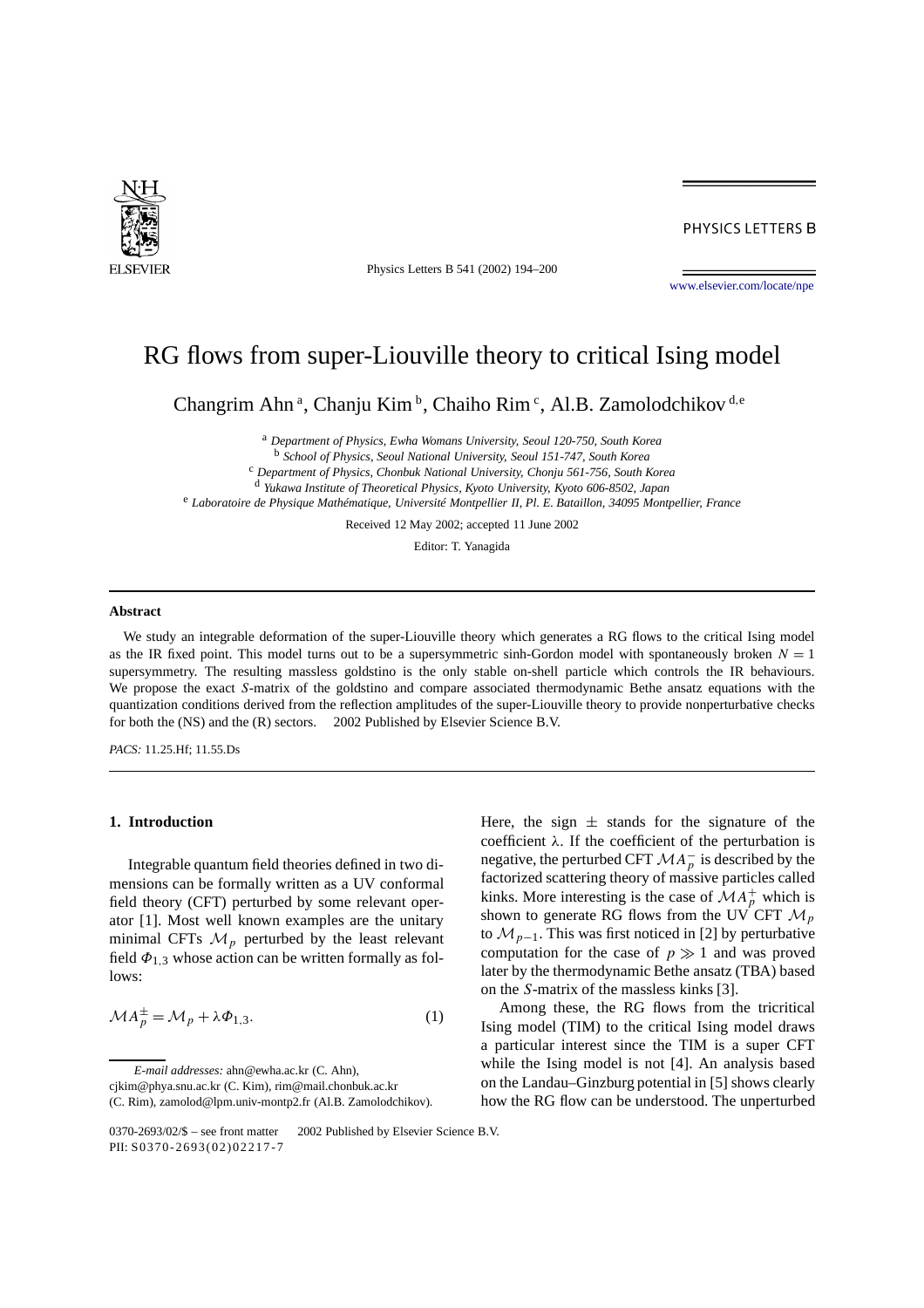TIM has a  $\Phi^3$  superpotential, which is in components  $\bar{\psi}\psi\phi + \frac{1}{8}\phi^4$ . The relevant perturbation,  $\Phi_{1,3}$ , is the top component of the superfield *Φ* and preserves the supersymmetry. This modifies the superpotential to  $\bar{\psi}\psi\phi + \frac{1}{2}(\frac{1}{2}\phi^2 + \lambda)^2$ . For  $\lambda < 0$  the ground state energy is zero, so supersymmetry is unbroken and both boson and fermion become massive. The *S*-matrix is nondiagonal and commutes with the supercharges [6].

With the positive coefficient  $\lambda > 0$ , the superpotential generates nonvanishing ground state energy and the supersymmetry becomes spontaneously broken. The bosonic field becomes massive, but the fermion stays massless and plays the role of goldstino. In the IR limit one can integrate out the massive bosonic field to obtain the effective theory described by the Volkov– Akulov field theory [7]

$$
\mathcal{L}_{\text{VA}} = -\frac{1}{2\pi} (\psi \bar{\partial} \psi + \bar{\psi} \partial \bar{\psi}) - g (\psi \partial \psi) (\bar{\psi} \bar{\partial} \bar{\psi}) + \cdots,
$$
\n(2)

where  $\cdots$  include higher-dimensional operators.

In this Letter, we propose another RG flow where the supersymmetry is spontaneously broken and the low energy effective action is described by a goldstino. The model is another supersymmetric sinh-Gordon (SShG) model which can be considered as a perturbed super-Liouville field theory (SLFT) [8]. The ordinary SShG model is one of the simplest examples of a  $(1 + 1)$ -dimensional integrable quantum field theory with  $N = 1$  supersymmetry [9]. A generic Lagrangian including one scalar superfield can be expressed in terms of the component fields as

$$
\mathcal{L}(\Phi) = \frac{1}{8\pi} (\partial_a \phi)^2 - \frac{1}{2\pi} (\psi \bar{\partial} \psi + \bar{\psi} \partial \bar{\psi})
$$

$$
- \frac{i}{4\pi} \psi \bar{\psi} W''(\phi) + \frac{1}{32\pi} [W'(\phi)]^2.
$$
 (3)

The ordinary SShG model is a particular case of Eq. (3) with the superpotential

$$
W(\phi) = -8\pi \,\mu \cosh(b\phi). \tag{4}
$$

The SShG model and its imaginary coupling version  $(b \rightarrow i\beta)$ , the supersymmetric sine-Gordon (SSG) model, are integrable since they can be mapped into an affine Toda theory based on the twisted super-Lie algebra  $C^{(2)}(2)$  [10]. This model preserves the supersymmetry and the boson and fermion remain massive. Exact factorized nondiagonal *S*-matrices have been obtained from the integrability and on-shell supersymmetry in [11,12]. This model is analogous to the TIM with  $\lambda < 0$ .

Another SShG model, which is our main concern in this Letter, is defined by a slightly different superpotential, namely,

$$
W(\phi) = -8\pi \,\mu \sinh(b\phi). \tag{5}
$$

The supersymmetry and integrability are all preserved. If we consider an imaginary coupling  $b = i\beta$ , the two supersymmetric sine-Gordon models become equivalent since one can shift the scalar field by  $\phi \rightarrow$ *φ* + const. However, with a real coupling *b*, the new SShG model shows the RG flows from the UV super-LFT to the critical Ising model at the IR. With the superpotential Eq. (5), the ground state energy does not vanish so that the supersymmetry is spontaneously broken. While the bosonic field *φ* remains massive, the fermion field becomes massless and is identified with goldstino. Supersymmetry prohibits the quantum corrections from generating mass. Meanwhile, the bosonic field  $\phi$  is unstable and decays into the massless fermions. After the massive bosonic field is integrated out, the low energy effective action is described by the Volkov–Akulov action Eq. (2).

Stable on-shell particle states of this model are composed of massless left- and right-moving fermions,  $\psi_L$  and  $\psi_R$ , respectively. This model can be thought of as a perturbed super-LFT analogous to the perturbed TIM with  $\lambda > 0$ . The *S*-matrix between the  $\psi_L$  and  $\psi_R$  can be conjectured from the unitarity and crossing symmetry as well as a perturbative computation. In this Letter, we propose the *S*-matrix with the assumption of strong-weak coupling duality.

Non-perturbative confirmation of the conjecture is provided by the TBA analysis. For the cases of perturbed rational CFTs, the UV limit of the TBA provides the central charges and conformal dimensions for the UV CFTs. For the perturbed SLFT, one can extract out an additional information, namely, the reflection amplitudes from the TBA. We analyze the UV behaviour of the TBA equations of the new SShG model with the conjectured *S*-matrix and compare it with the reflection amplitudes of the super-LFT. Numerical agreement with very high accuracy will establish the correctness of the *S*-matrix. We also provide the IR analysis of the TBA equations and relate them to the IR action Eq. (2).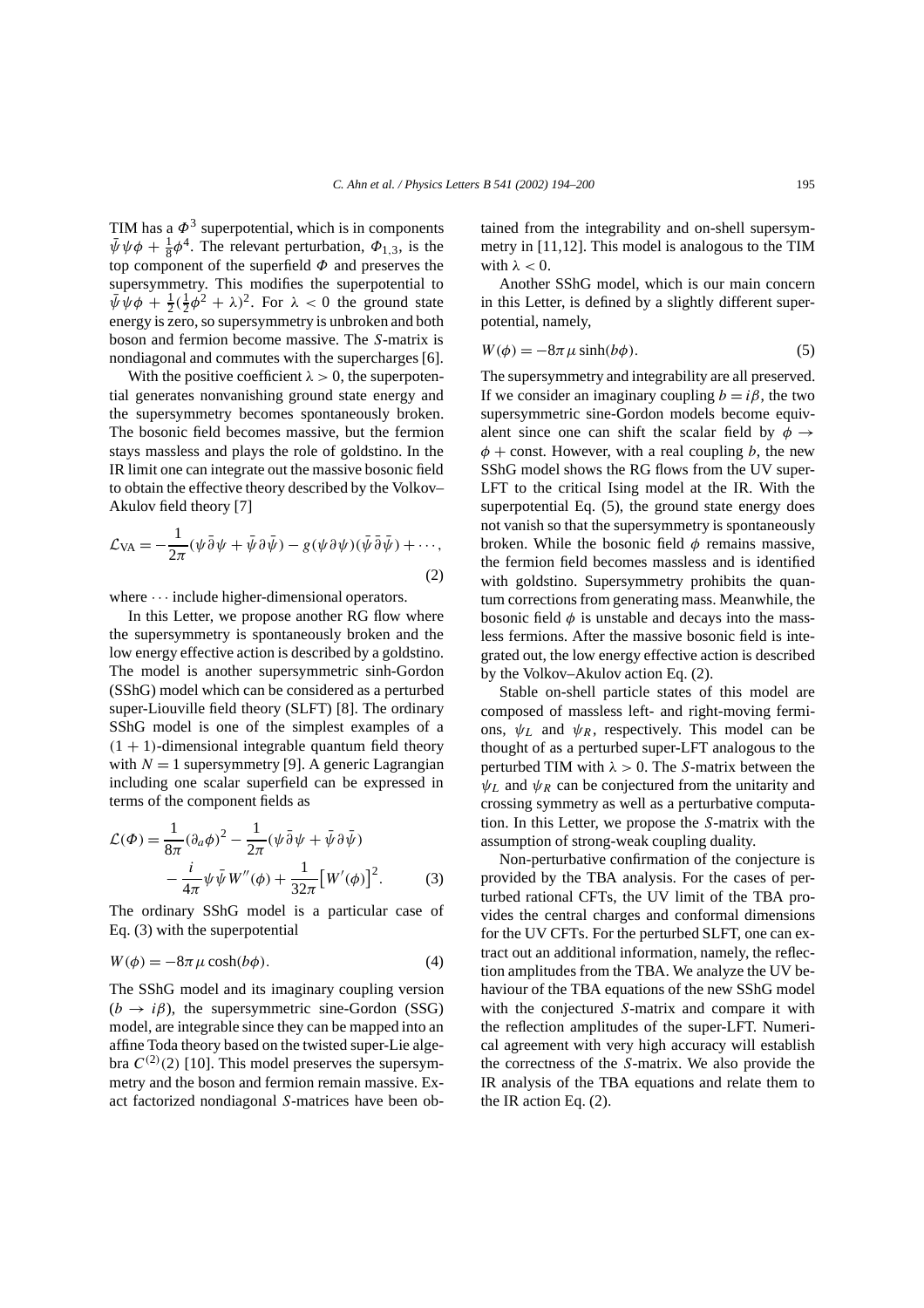# **2.** *S***-matrix and TBA**

Without any mass degeneracy, the *S*-matrix of the new SShG model is diagonal. The only interaction term,  $\psi_L \psi_R \sinh(b\phi)$ , if expressed with chiral fermions  $\psi_L$  and  $\psi_R$ , gives trivial scattering between the two  $\psi_L$ 's (and two  $\psi_R$ 's), i.e.,

$$
S_{LL}(\theta) = S_{RR}(\theta) = -1.
$$
\n(6)

Nontrivial *S*-matrix arises between a  $\psi_L$  and a  $\psi_R$ . Since the particle is massless, the scattering amplitude satisfies the crossing-unitarity relation,

$$
S_{LR}(\theta)S_{LR}(\theta + i\pi) = 1.
$$
 (7)

This equation is solved by the CDD factor

$$
S_{LR}(\theta) = \frac{\sinh \theta - i \sin \pi B}{\sinh \theta + i \sin \pi B},
$$
\n(8)

where we fix the rapidity by choosing a scale *M* in such a way that the energy–momentum is given by (for the  $\psi_R$ )  $E = P = \frac{M}{2}e^{\theta}$ . Apparently Eq. (8) is not the unique CDD choice. It is the minimal CDD factor which contains the proper resonance pole in the *s*- and *u*-channels with the resonance mass  $m^2 = M^2 e^{-i\pi B}$ .

Without any bootstrap procedure, we cannot fix the location of the resonance pole. Our conjecture for the parameter *B* is

$$
B(b) = \frac{b^2}{1 + b^2}.
$$
 (9)

This is consistent with perturbation theory up to the second order and preserves the duality  $b \rightarrow 1/b$ enjoyed by the ordinary SShG model. The duality has root in its UV CFT, namely the super-LFT which is dual. Since the new SShG model can be also considered as a perturbed super-LFT, it is plausible to assume the duality in our case. Subsequently, we will provide nonperturbative confirmation of the *S*-matrix.

For this purpose, we compute the effective central charge of the SShG model using the TBA analysis. It is straightforward to write down the TBA equations from the *S*-matrix.

$$
\epsilon_L(\theta) = \frac{1}{2} M Re^{\theta}
$$
  
- 
$$
\int_{-\infty}^{\infty} \varphi(\theta - \theta') \ln(1 + \eta e^{-\epsilon_R(\theta')}) \frac{d\theta'}{2\pi}, \quad (10)
$$

$$
\epsilon_R(\theta) = \frac{1}{2} M Re^{-\theta}
$$
  
- 
$$
\int_{-\infty}^{\infty} \varphi(\theta - \theta') \ln(1 + \eta e^{-\epsilon_L(\theta')}) \frac{d\theta'}{2\pi}, \quad (11)
$$

where the parameter  $\eta$  is either  $+1$  for the Neveu– Schwarz (NS) sector or  $-1$  for the Ramond (R) sector and the kernel, the logarithmic derivative of the *S*matrix, is given by

$$
\varphi(\theta) = \frac{4\sin\pi B \cosh\theta}{\cosh 2\theta - \cos 2\pi B}.
$$
\n(12)

The effective central charge is given by

$$
c_{\text{eff}}(R) = \frac{3MR}{2\pi^2} \int_{-\infty}^{\infty} \left[ e^{\theta} \ln\left(1 + \eta e^{-\epsilon_L(\theta)}\right) + e^{-\theta} \ln\left(1 + \eta e^{-\epsilon_R(\theta)}\right) \right] d\theta.
$$
\n(13)

This TBA equation can be solved analytically in the UV region  $MR \ll 1$ . Here, the  $c_{\text{eff}}(R)$  has logarithmic corrections of  $1/\log(MR)^n$  as leading contributions and subleading power corrections. In particular, the  $R^2$  term in  $c_{\text{eff}}(R)$  can be interpreted as the vacuum energy contribution. The analysis gives

$$
\mathcal{E}_0 = \frac{M^2}{8\sin(\pi B)}\tag{14}
$$

which is the same as that of the sinh-Gordon model. This result is somewhat expected since the vacuum expectation value of the interacting potential can be determined by the (NS) reflection amplitude of the  $N = 1$  super-LFT, which is the same as that of the LFT. To compare the TBA result with the reflection amplitude, one needs a relation between the dimensionful parameter  $\mu$  and the mass scale parameter *M* for the SShG model. We conjecture that this is the same as that of the ordinary SShG model given in [13],

$$
\frac{\pi}{2}\mu b^2 \gamma \left(\frac{1+b^2}{2}\right) = \left[\frac{M}{8}\frac{\pi B}{\sin \pi B}\right]^{1+b^2} \tag{15}
$$

with  $\gamma(x) = \frac{\Gamma(x)}{\Gamma(1-x)}$ . These conjectures will be confirmed by numerical analysis of the TBA equations in Section 4.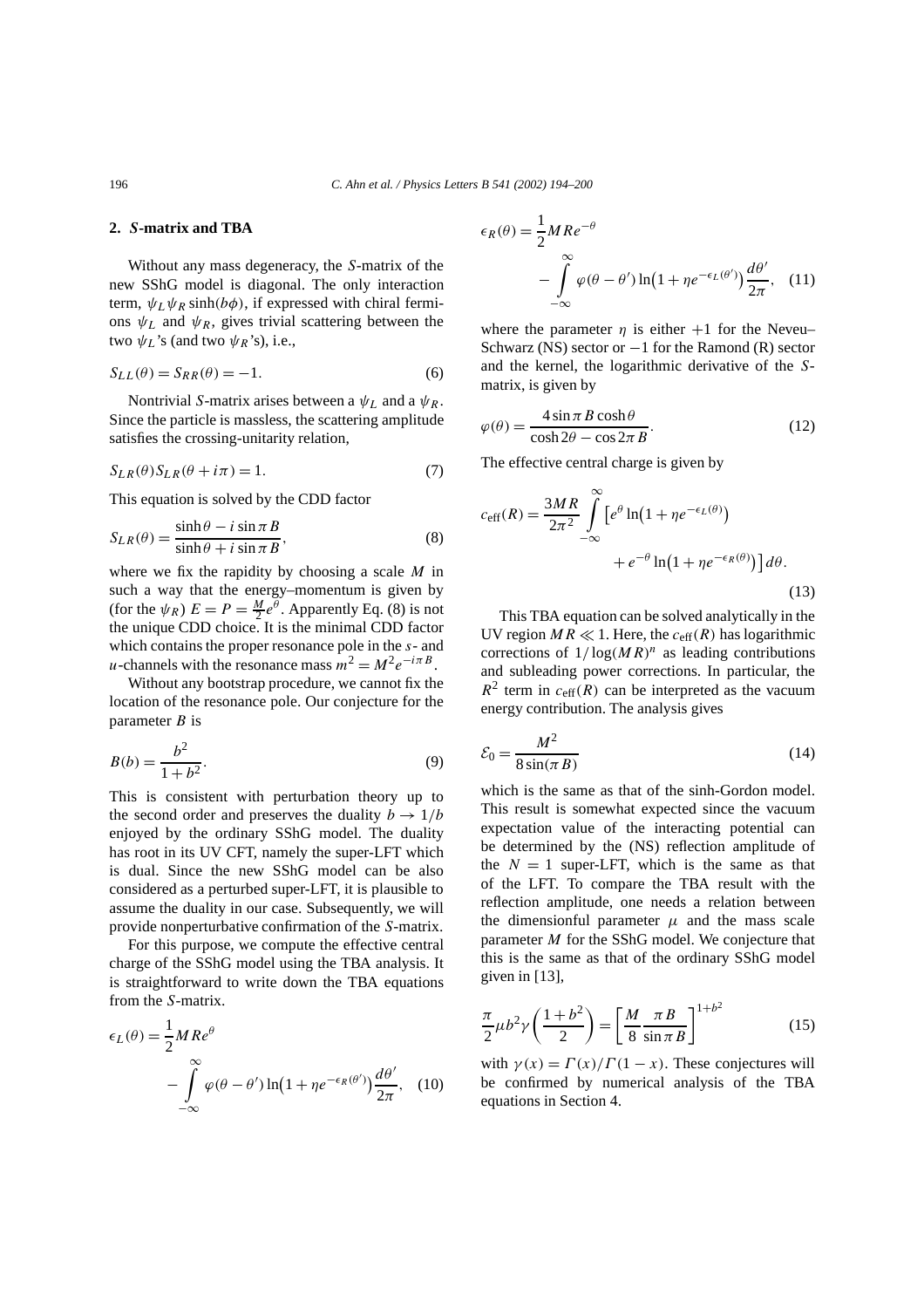# **3. Reflection amplitudes and quantization condition**

The SShG model can be considered as a perturbed super-LFT whose Lagrangian is given by

$$
\mathcal{L}_{\text{SL}} = \frac{1}{8\pi} (\partial_a \phi)^2 - \frac{1}{2\pi} (\bar{\psi} \partial \bar{\psi} + \psi \bar{\partial} \psi) \n+ i \mu b^2 \psi \bar{\psi} e^{b\phi} + \frac{\pi \mu^2 b^2}{2} e^{2b\phi}.
$$
\n(16)

With the background charge *Q*

$$
Q = b + 1/b. \tag{17}
$$

This model is a CFT with the central charge

$$
c_{\rm SL} = \frac{3}{2} (1 + 2Q^2)
$$
 (18)

and primary fields in the (NS) and (R) sectors. A (NS) primary field *eαφ* has dimension

$$
\Delta_{\alpha} = \frac{1}{2}\alpha (Q - \alpha) \tag{19}
$$

and becomes degenerate with  $e^{(Q-\alpha)\phi}$ . The two-point functions of the primary fields give the reflection amplitudes [14,15]. For the (NS) field, it is given by

$$
S_{\rm NS}(P) = -\left(\frac{\pi\mu}{2}\gamma\left(\frac{1+b^2}{2}\right)\right)^{-2iP/b}
$$

$$
\times \frac{\Gamma(1+iPb)\Gamma(1+\frac{iP}{b})}{\Gamma(1-iPb)\Gamma(1-\frac{iP}{b})}.
$$
 (20)

Similarly, for a (R) field  $\sigma^{(\epsilon)}e^{\alpha\phi}$  the reflection amplitude is given by

$$
S_{R}(P) = \left(\frac{\pi \mu}{2} \gamma \left(\frac{1+b^{2}}{2}\right)\right)^{-2iP/b} \times \frac{\Gamma(\frac{1}{2} + iPb)\Gamma(\frac{1}{2} + \frac{ip}{b})}{\Gamma(\frac{1}{2} - iPb)\Gamma(\frac{1}{2} - \frac{ip}{b})}.
$$
 (21)

To derive quantization conditions, one can consider the super-LFT acting on the space of states

$$
\mathcal{A}_0 = \mathcal{L}_2(-\infty < \phi_0 < \infty, \psi_0) \otimes \mathcal{F},\tag{22}
$$

where the fermionic zero-mode appears only for the (R) sector and  $\mathcal F$  is the Fock space of bosonic and fermionic oscillators. The appearance of bosonic and fermionic zero-modes in Eq. (22) is well known from the super-CFT results. In the (NS) sector, there is no fermionic zero-mode since the fermion field satisfies the anti-periodic boundary condition while it appears in the (R) sector with periodic one. The primary state  $v_p$  can be expressed by a wave functional  $\Psi_{v_P}[\phi(x_1)]$  which can be expanded in the asymptotic limit  $\phi_0 \rightarrow \infty$  as

$$
\Psi_{v_P}[\phi(x_1)] \sim e^{iP\phi_0} + S(P)e^{-iP\phi_0}.
$$
 (23)

The amplitude  $S(P)$  is either  $S_{NS}(P)$  or  $S_R(P)$ depending on the sector.

The ordinary SShG model defined by Eq. (4) can be considered as the super-LFT (16) perturbed by

$$
\Phi_{\text{pert}} = i\mu b^2 \psi \bar{\psi} e^{-b\phi} + \frac{\pi \mu^2 b^2}{2} e^{-2b\phi}.
$$
 (24)

In the wave functional interpretation, the perturbing potential provides another potential wall which confines the wave functional. This leads to the quantization condition for the momentum and the energy of the system in the limit that the size of the cylinder *R* goes to 0. The quantization condition and comparison with the TBA based on the nondiagonal *S*-matrix of the ordinary SShG model have been worked out in [16].

The new SShG model, being considered as another perturbed super-LFT by

$$
\Phi_{\text{pert}} = -i\,\mu b^2 \psi \,\bar{\psi} \, e^{-b\phi} + \frac{\pi \,\mu^2 b^2}{2} e^{-2b\phi},\tag{25}
$$

can be analyzed in the same way. One can obtain the quantization condition of *P* for the (NS) sector,

$$
\delta_{\rm NS}(P) = \pi + 2QP \ln \frac{R}{2\pi},\tag{26}
$$

where  $\delta_{\text{NS}}(P)$  is the phase factor of (NS) reflection amplitudes. Similarly, the quantization condition for the (R) sector becomes

$$
\delta_{\mathcal{R}}(P) = \frac{\pi}{2} + 2QP \ln \frac{R}{2\pi}.\tag{27}
$$

Notice that the main difference arises from the extra −1 factor in front of the perturbing potential in Eq. (25). Both conditions are invariant under  $b \to 1/b$ .

In terms of the quantized momentum *P*, the effective central charge is given by

$$
c_{\text{eff}}(R) = \begin{cases} \frac{3}{2} - 12P^2 + \frac{6}{\pi}R^2 \mathcal{E}_0 & (NS), \\ -12P^2 + \frac{6}{\pi}R^2 \mathcal{E}_0 & (R), \end{cases}
$$
(28)

where we added the vacuum energy  $\mathcal{E}_0$  to compare the same ground-state energy.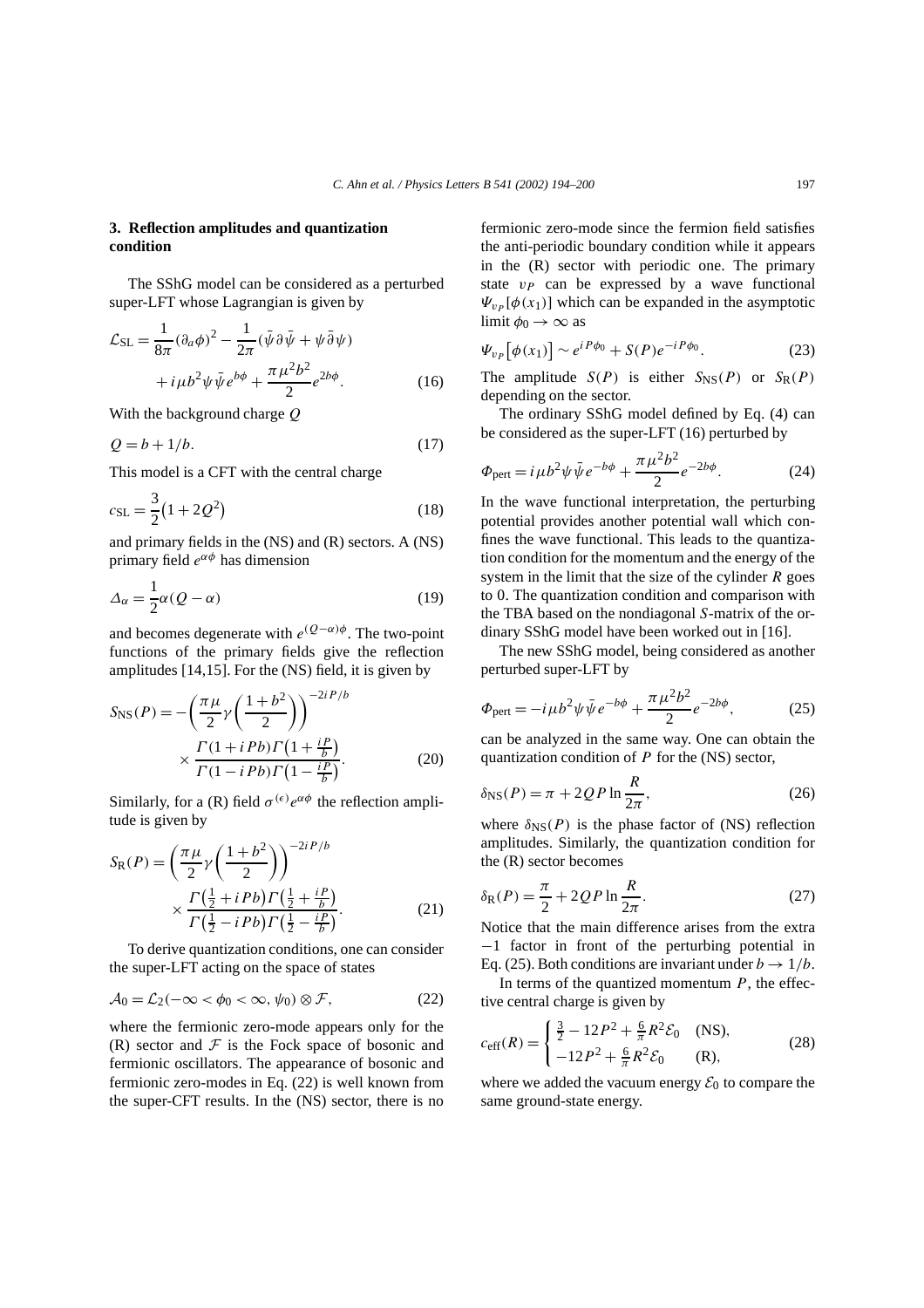This quantization condition can be solved iteratively by expanding  $\delta(P)$  in powers of P and be compared with the numerical TBA solutions

$$
\delta_{\rm K}(P) = \delta_{\rm l}^{\rm K} P + \delta_{\rm 3}^{\rm K} P^3 + \delta_{\rm 5}^{\rm K} P^5 + \cdots,
$$
 (29)

where K stands for either NS or R. Explicitly, the coefficients for the (NS) are given by

$$
\delta_1^{\text{NS}} = -2 \left\{ \frac{1}{b} \ln \left[ \frac{\pi \mu}{2} \gamma \left( \frac{1+b^2}{2} \right) \right] + \gamma \mathbb{E} \mathcal{Q} \right\},\
$$
  

$$
\delta_3^{\text{NS}} = \frac{2}{3} \zeta(3) \left( b^3 + \frac{1}{b^3} \right),\
$$
  

$$
\delta_5^{\text{NS}} = -\frac{2}{5} \zeta(5) \left( b^5 + \frac{1}{b^5} \right),\
$$
 (30)

and, for the (R),

$$
\delta_1^{\rm R} = -2 \left\{ \frac{1}{b} \ln \left[ \frac{\pi \mu}{2} \gamma \left( \frac{1+b^2}{2} \right) \right] + (\gamma_{\rm E} + 2 \ln 2) Q \right\},\
$$
  

$$
\delta_3^{\rm R} = -\frac{1}{3} \psi^{(2)} \left( \frac{1}{2} \right) \left( b^3 + \frac{1}{b^3} \right),\
$$
  

$$
\delta_5^{\rm R} = \frac{1}{60} \psi^{(4)} \left( \frac{1}{2} \right) \left( b^5 + \frac{1}{b^5} \right).
$$
 (31)

#### **4. TBA analysis**

To derive the coefficients *δ*'s from the TBA equations, we derive the momentum *P* as a function of *R* from the scaling function  $c_{\text{eff}}(R)$  and compare with the quantization conditions to determine the coefficients. In Tables 1 and 2, we show the first three coefficients in the expansion in powers of *P* obtained by numerical analysis and compare with the corresponding coefficients from the reflection amplitudes Eqs. (20) and  $(21)$  with  $M = 2$ .

Our numerical analysis shows the consistency of the TBA equations along with such conjectures as the scattering amplitude, the  $M-\mu$  relation as well as the reflection amplitudes of the super-LFT Eqs. (20) and (21). Also one can see from Fig. 1 that the vacuum energy Eq. (14) improves the agreement with the TBA result much better than without it (dotted lines) up to the range of  $0.1 < MR < 1$ . This observation provides the validity of the conjectured vacuum energy.

We want to point out that a similar analysis for the ordinary SShG model in [16] could not give any nonperturbative confirmation for the (R) reflection amplitude as well as the vacuum energy since the scaling function for the  $(R)$  sector and the vacuum energy vanish identically. The new SShG model provides the unique "experiment" for these quantities.

Table 1

First three coefficients of *δ*NS*(*TBA*)* in the expansion in powers of *P* obtained by numerical analysis in comparison with the corresponding *δ*NS*(*RA*)*

| B    | NS(TBA), | NS(RA)   | MS(TBA) | $_{\circ}$ NS(RA) | NS(TBA)     | NS(RA)      |
|------|----------|----------|---------|-------------------|-------------|-------------|
| 0.3  | 0.276167 | 0.276167 | 3.08111 | 3.08111           | $-3.49936$  | $-3.49933$  |
| 0.35 | 0.823499 | 0.823499 | 2.34480 | 2.34480           | $-2.03777$  | $-2.03774$  |
| 0.4  | 1.17240  | 1.17240  | 1.90842 | 1.90842           | $-1.29352$  | $-1.29349$  |
| 0.45 | 1.36725  | 1.36725  | 1.67590 | 1.67590           | $-0.936165$ | $-0.936139$ |
| 0.5  | .42998   | .42998   | 1.60274 | 1.60274           | $-0.829567$ | $-0.829542$ |

Table 2

First three coefficients of *δ*R*(*TBA*)* in the expansion in powers of *P* obtained by numerical analysis in comparison with the corresponding *δ*R*(*RA*)*

| B    | $_{\circ}R(TBA)$ | $_{\circ}R(RA)$ | $_{\circ}R(TBA)$ | $_{\circ}R(RA)$ | $_{c}R(TBA)$ | $_{R}R(RA)$ |
|------|------------------|-----------------|------------------|-----------------|--------------|-------------|
| 0.3  | $-5.77412$       | $-5.77412$      | 21.5677          | 21.5677         | $-108.480$   | $-108.479$  |
| 0.35 | $-4.98943$       | $-4.98943$      | 16.4136          | 16.4136         | $-63.1708$   | $-63.1699$  |
| 0.4  | $-4.48712$       | $-4.48712$      | 13.3590          | 13.3590         | $-40.0991$   | $-40.0982$  |
| 0.45 | $-4.20586$       | $-4.20586$      | 11.7313          | 11.7313         | $-29.0212$   | $-29.0203$  |
| 0.5  | $-4.11519$       | $-4.11519$      | 11.2192          | 11.2192         | $-25.7167$   | $-25.7158$  |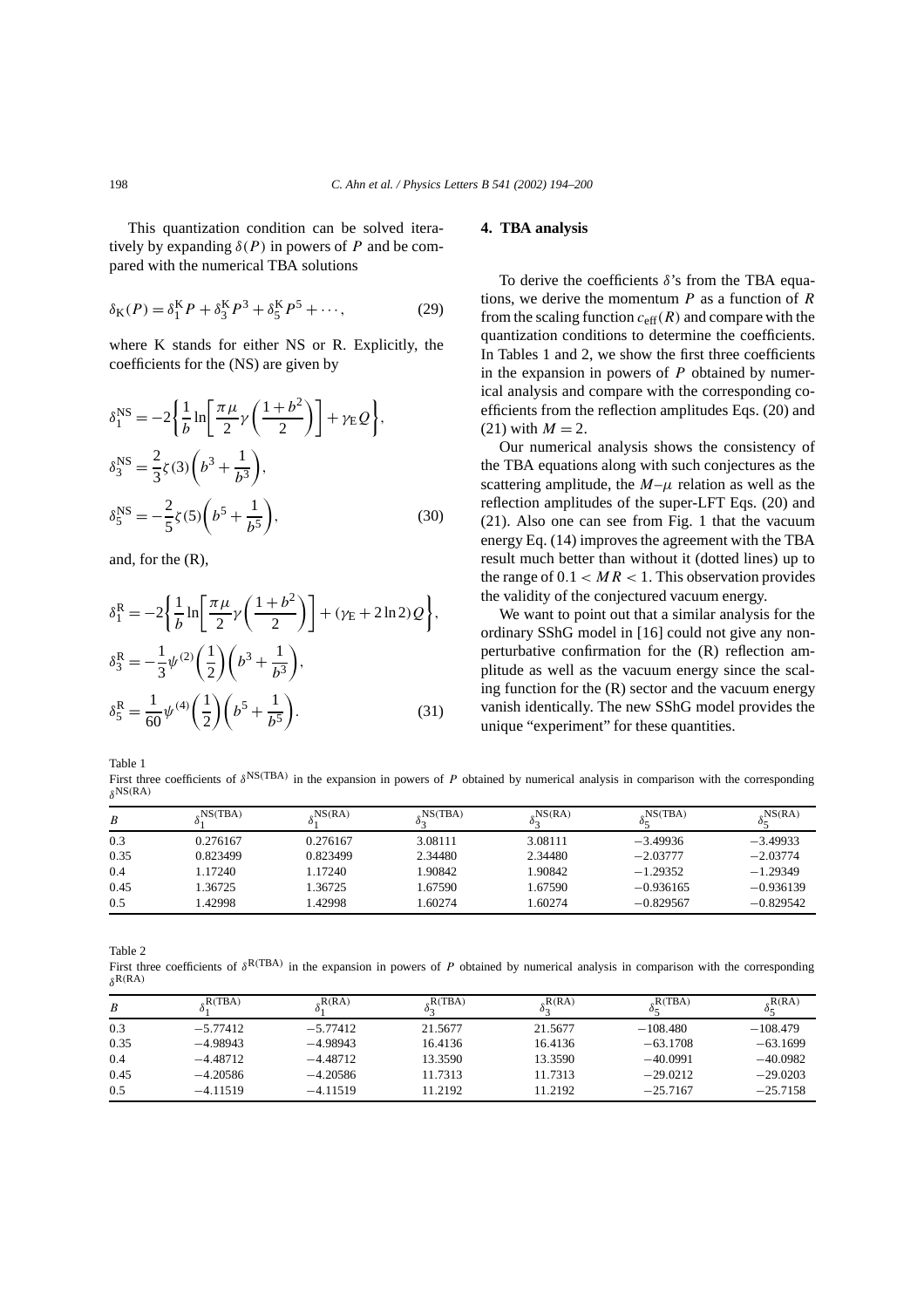

Fig. 1. Plot of  $c_{\text{eff}}$  for the (NS) and (R) sectors at  $B = 0.5$ .

As suggested by numerical analysis, the SShG model flows into the Ising model in the IR limit,  $R \rightarrow \infty$ . The effective central charge in this limit is given by  $c_{\text{NS}} = 1/2$  for the (NS) sector and  $c_{\text{R}} = -1$ for the (R) sector where the Ramond vacuum with the conformal dimension 1*/*16 is contributed.

In the IR limit  $MR \ll 1$ , the main contributions comes from the rapidity regions where pseudo energy  $\epsilon(\theta) \leq 1$ . The asymptotic expansion can be obtained straightforwardly for the (NS) and (R) sectors as follows:

$$
c_{\text{NS}} = \frac{1}{2} + \frac{1}{4}t + \frac{1}{4}t^2
$$
  
+  $\left(\frac{5}{16} + \frac{147\pi^2}{400} \frac{(2\cos 2\pi B + 1)}{\sin^2 \pi B}\right)t^3$   
+  $O(t^4)$ , (32)

$$
c_{\mathsf{R}} = -1 + t - 2t^2
$$
  
+  $\left(5 + \frac{4\pi}{15} + \frac{12\pi^2}{25} \frac{(2\cos 2\pi B + 1)}{\sin^2 \pi B}\right) t^3$   
+  $O(t^4)$ , (33)

where

 $1 + t$ 

$$
t = \frac{4\pi \sin \pi B}{3(MR)^2}.
$$
\n(34)

This IR behaviour can be described in terms of the Ising model with *TT* perturbation, Eq. (2). The perturbation contributes to *c*eff

$$
c_{\text{eff}} = c - 12\left(\frac{c}{24}\right)^2 \alpha + 12\left(\frac{c}{24}\right)^3 \alpha^2 + O\left(\alpha^3\right) \quad (35)
$$

with  $\alpha = -32\pi^3 g/R^2$  where *g* is the coupling coefficient in Eq. (2). Higher order term is ambiguous due to the UV regularization. Two results for the (NS) sector, Eqs. (32) and (35), are consistent up to order  $\alpha^2$ and  $t^2$  if we identify  $c = 1/2$  and  $g = 2 \sin \pi B / \pi^2 M^2$ . For the (R) sector, Eq. (33) is consistent with Eq. (35) when  $c = -1$  and g is the same as before. Notice that the RG flow from the TIM to the Ising model is described by Eq. (2) with  $g = 1/\pi^2 M^2$ .

In summary, we have considered the SShG model with spontaneously broken supersymmetry with a massless goldstino which generates the RG flows from the super-LFT to the Ising model for the (R) and (NS) sectors. We propose a set of conjectures such as the *S*matrix,  $M-\mu$  relation, and the vacuum energy. These conjectures are eventually justified by the independently drived effective central charge based on reflection amplitudes of the super-LFT.

# **Acknowledgements**

This work is supported in part by KOSEF R01- 1999-00018 (C.A., C.R.), KRF 2001-015-D00071 (C.A.) and BK21 project of the Ministry of Education  $(C.K.).$ 

## **References**

- [1] A.B. Zamolodchikov, Int. J. Mod. Phys. A 4 (1989) 4235.
- [2] A.B. Zamolodchikov, JETP Lett. 43 (1986) 702;
- A.W.W. Ludwig, J.L. Cardy, Nucl. Phys. B 285 (1987) 687.
- [3] Al.B. Zamolodchikov, Nucl. Phys. B 358 (1991) 497.
- [4] Al.B. Zamolodchikov, Nucl. Phys. B 358 (1991) 524.
- [5] D.A. Kastor, E.J. Martinec, S.H. Shenker, Nucl. Phys. B 316 (1989) 590.
- [6] A.B. Zamolodchikov, Fractional-spin integrals of motion in perturbed conformal field theory, in: H. Guo, Z. Qiu, H. Tye (Eds.), Fields, Strings and Quantum Gravity, Gordon and Breach, New York, 1989.
- [7] V.P. Akulov, D.V. Volkov, Phys. Lett. B 46 (1973) 109.
- [8] Al. B. Zamolodchikov, unpublished.
- [9] P. Di Vecchia, S. Ferrara, Nucl. Phys. B 130 (1977) 93; J. Hruby, Nucl. Phys. B 131 (1977) 275; S. Ferrara, L. Girardello, S. Sciuto, Phys. Lett. B 76 (1978) 303;

L. Girardello, S. Sciuto, Phys. Lett. B 77 (1978) 267.

[10] M. Chaichian, P. Kulish, Phys. Lett. B 183 (1987) 169; O. Babelon, F. Langouche, Nucl. Phys. B 290 [FS20] (1987) 603.